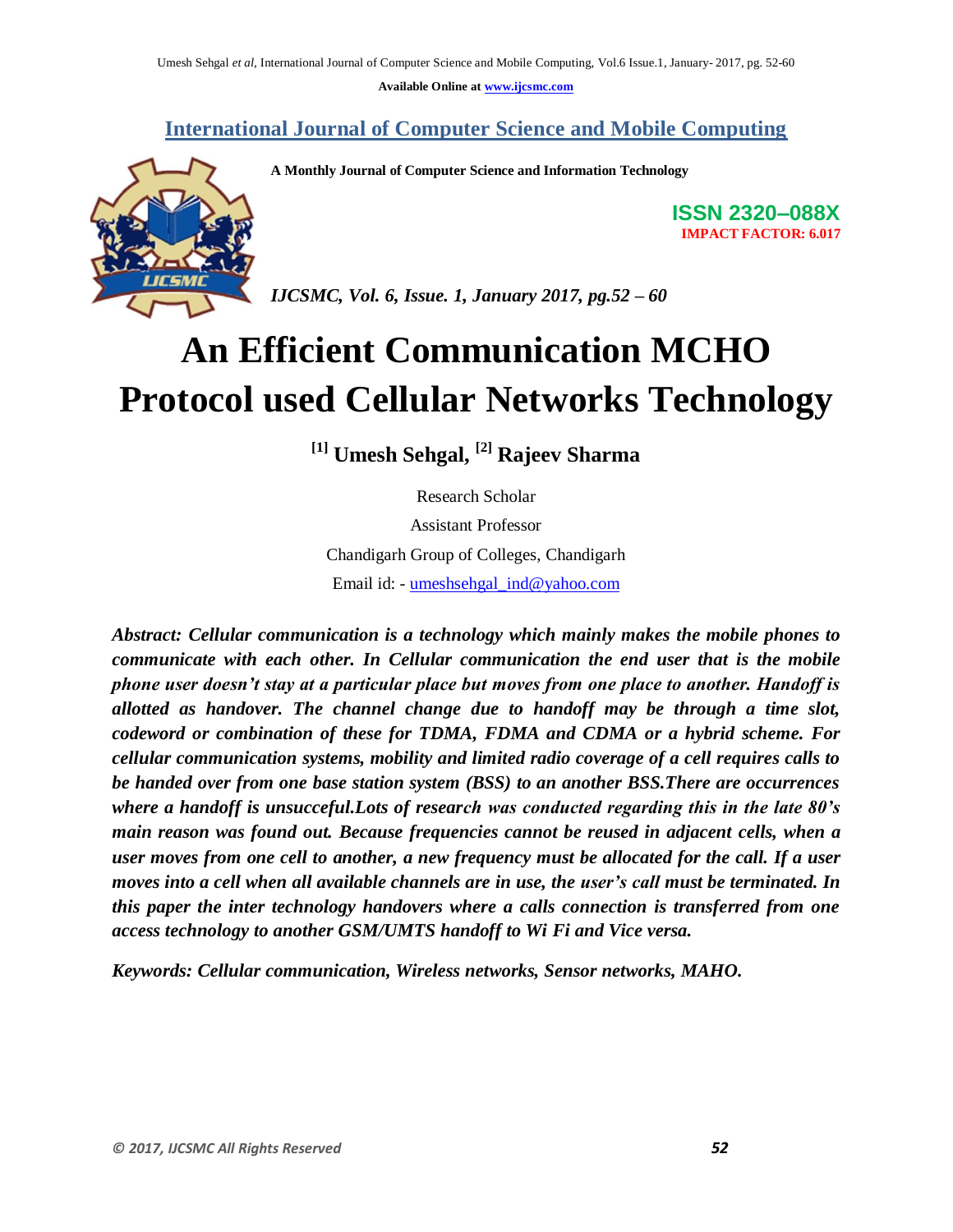## **1. Introduction**

In telecommunications there may be different reasons why a handover might be conducted:

- When the phone is moving away from the area covered by one cell and entering the area covered by another cell the call is transferred to the second cell in order to avoid call termination when the phone gets outside the range of the first cell [4].
- When the capacity for connecting new calls of a given cell is used up and an existing or new call from a phone, which is located in an area overlapped by another cell, is transferred to that cell in order to free-up some capacity in the first cell for other users, who can only be connected to that cell [6].
- In non[-CDMA](https://en.wikipedia.org/wiki/CDMA) networks when the channel used by the phone becomes interfered by another phone using the same channel in a different cell, the call is transferred to a different channel in the same cell or to a different channel in another cell in order to avoid the interference;

#### **2. Comparison**

In addition to the above classification of *inter-cell* and *intra-cell* classification of handovers, they also can be divided into hard and soft handovers[1].

#### **[Hard handover](http://it.toolbox.com/wiki/index.php/Hard_handoff)**

Is one in which the channel in the source cell is released and only then the channel in the target cell is engaged. Thus the connection to the source is broken before or 'as' the connection to the target is made for this reason such handovers are also known as *breakbefore-make*. Hard handovers are intended to be instantaneous in order to minimize the disruption to the call. A hard handover is perceived by network engineers as an event during the call. It requires the least processing by the network providing service. When the mobile is between base stations, then the mobile can switch with any of the base stations, so the base stations bounce the link with the mobile back and forth.[6] This is called 'ping-ponging'. Hard handoff can be further divided s intra and inter cell handoffs.

#### **[Soft handover](https://en.wikipedia.org/wiki/Soft_handover)**

Is one in which the channel in the source cell is retained and used for a while in parallel with the channel in the target cell. In this case the connection to the target is established before the connection to the source is broken, hence this handover is called *make-beforebreak*. The interval, during which the two connections are used in parallel, may be brief or substantial.[2] For this reason the soft handover is perceived by network engineers as a state of the call, rather than a brief event. Soft handovers may involve using connections to more than two cells: connections to three, four or more cells can be maintained by one phone at the same time. When a call is in a state of soft handover, the signal of the best of all used channels can be used for the call at a given moment or all the signals can be combined to produce a clearer copy of the signal. The latter is more advantageous, and when such combining is performed both in the [downlink](https://en.wikipedia.org/wiki/Downlink) [\(forward link\)](https://en.wikipedia.org/wiki/Forward_link) and the [uplink](https://en.wikipedia.org/wiki/Uplink) [\(reverse link\)](https://en.wikipedia.org/wiki/Reverse_link) the handover is termed as *softer*. Softer handovers are possible when the cells involved in the handovers have a single cell site. Soft handoffs can be classified as multi ways and softer handoffs.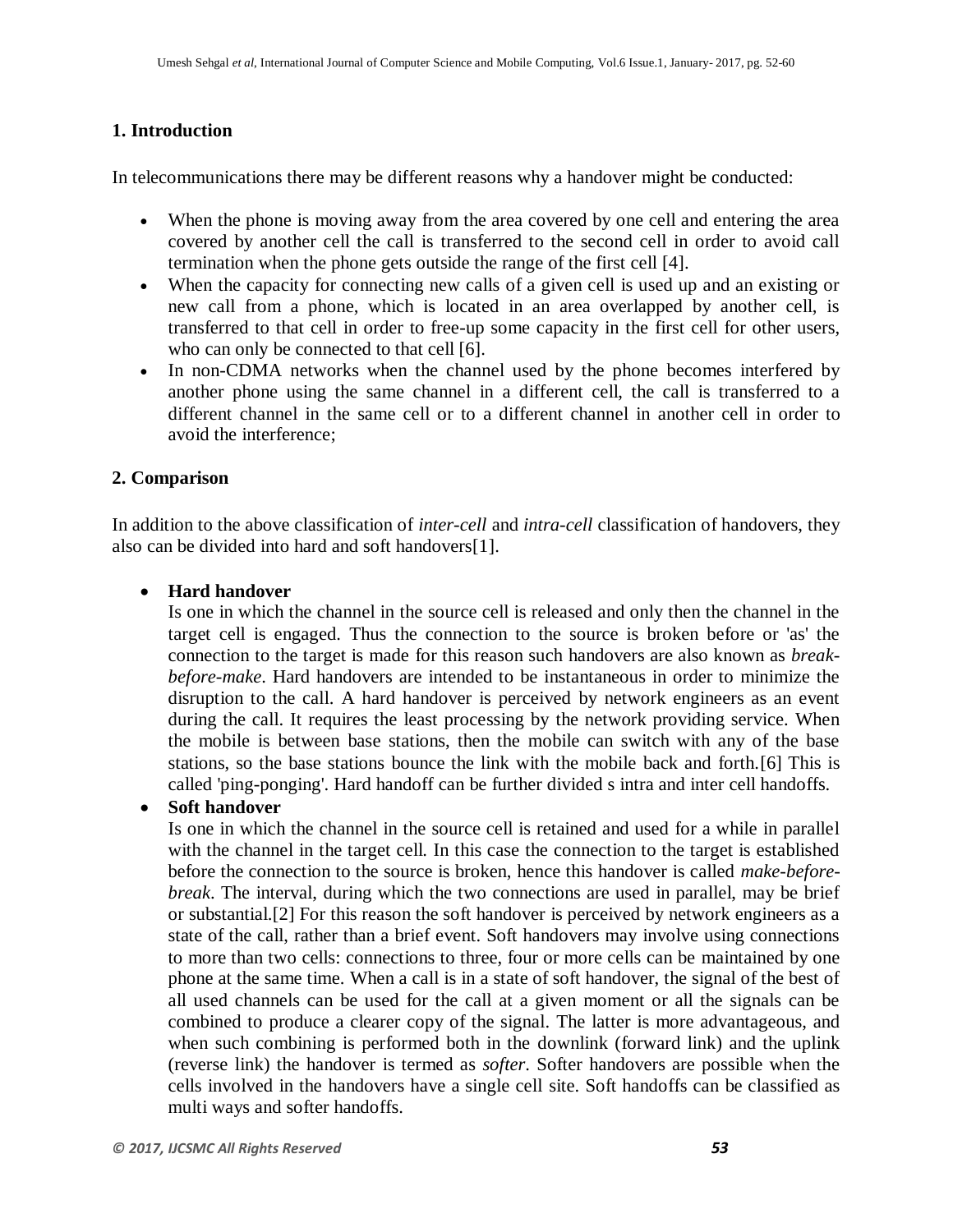Handover can also be classified on the basis of handover techniques used. Broadly they can be classified into three types:

- 1. Network controlled handover
- 2. Mobile phone assisted handover
- 3. Mobile controlled handover

An advantage of the hard handover is that at any moment in time one call uses only one channel. The hard handover event is indeed very short and usually is not perceptible by the user. In the old [analog](https://en.wikipedia.org/wiki/Analog_transmission) systems it could be heard as a click or a very short beep; in digital systems it is unnoticeable. [5] Another advantage of the hard handover is that the phone's hardware does not need to be capable of receiving two or more channels in parallel, which makes it cheaper and simpler. A disadvantage is that if a handover fails the call may be temporarily disrupted or even terminated abnormally. Technologies which use hard handovers usually have procedures which can re-establish the connection to the source cell if the connection to the target cell cannot be made. However re-establishing this connection may not always be possible (in which case the call will be terminated) and even when possible the procedure may cause a temporary interruption to the call.

One advantage of the soft handovers is that the connection to the source cell is broken only when a reliable connection to the target cell has been established and therefore the chances that the call will be terminated abnormally due to failed handovers are lower.

#### **3. Handoff Prioritization**

Handoff fails for many reasons like, if no channel is available in the candidate cell. One of the ways to reduce the handoff failure rate is to prioritize handoff. [3] Handoff algorithms try to minimize the number of handoffs which give poor performance in improvement can be obtained by prioritizing handoff. Two basic methods of handoff prioritization are guard channels and queuing of handoff.

- **Guard Channels**: Guard channels improve the probability of successful handoffs by reserving a fixed or dynamically adjustable number of channels exclusively for handoffs. An adaptive number of guard channels can help reduce this problem [1].
- **Queuing of handoff**: Queuing is a way of delaying handoff. The MSC queues the handoff requests instead of denying access if the candidate BS is busy. [7] The probability of a successful handoff can be improved by queuing handoff requests at the cost of increased new call blocking probability and a decrease in the ratio of carried to admitted traffic since new calls are not assigned a channel until all the handoff requests in the queue are served.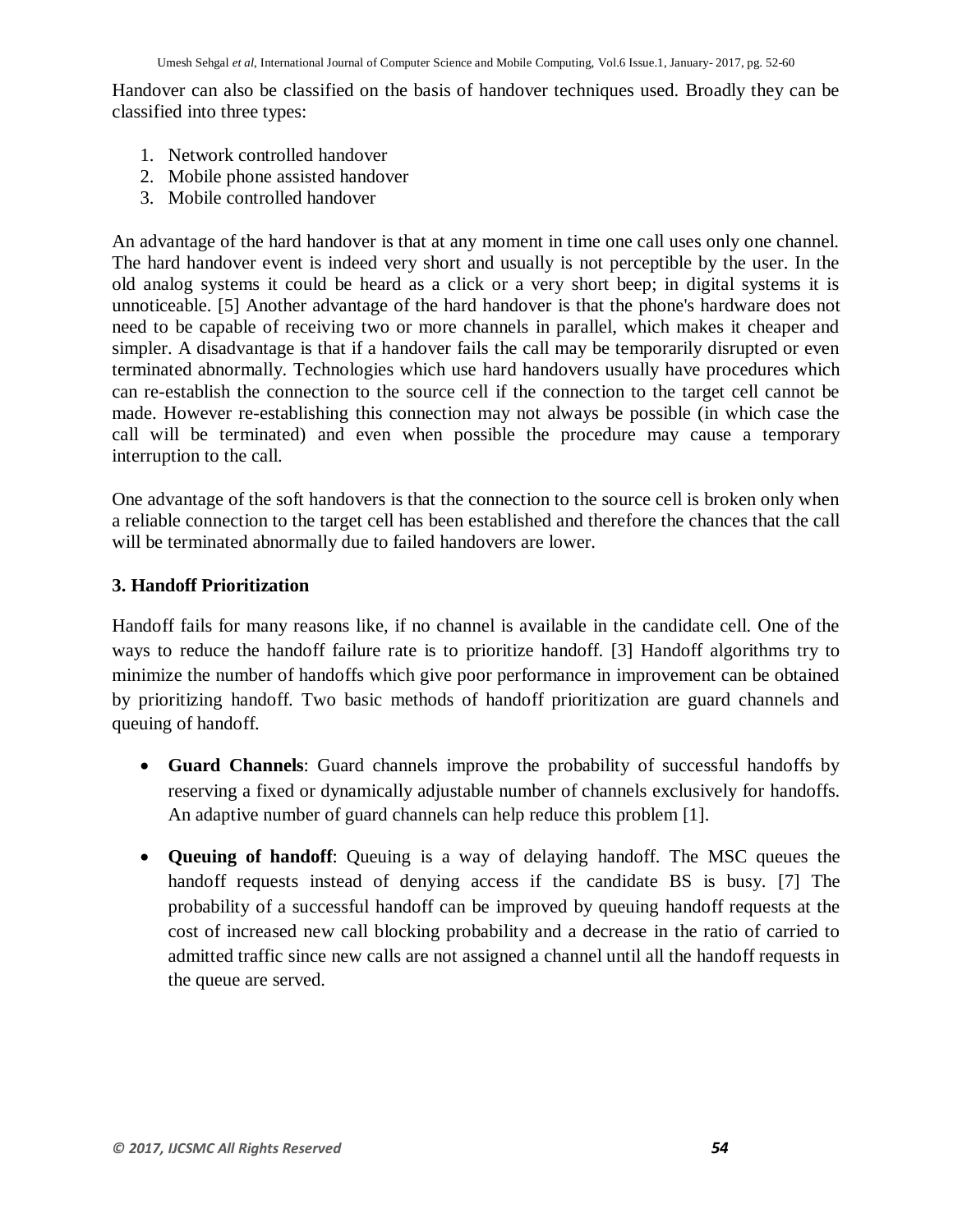In cellular wireless networks, it is very important to deal with Mobile station handoff between cells in order to maintain a continuous and QOS guaranteed service. [13] There are four basic types of handoff protocols are:-

- Network controlled handoff (NCHO)
- Mobile assisted handoff (MAHO)
- Soft handoff (SHO)
- Mobile controlled handoff (MCHO)

For voice calls ,it not only causes annoyance to the users dropped calls also imply increased wireless bandwidth consumption since a dropped call has to be established, leading to unavoidable consumption of time and bandwidth. [11] The GSM technology, on the other hand, uses MAHO handoff in which the MSC makes handoff decisions solely on a single criterion of RSSI measurements reported by an MT.The guard channel approach as well as the MAHO scheme can individually result in unnecessary loss of handoff calls.

#### **4. MAHO Compare MCHO**

Mobile assisted handoff is a process that is used to allow a mobile phone to assist the base station in the decision to transfer the call to another base station. The mobile radio assists by providing RF signal quality information that typically includes the received signal strength indication RSSI and bit error rate.MAHO is an official term of the GSM system. [12] The mobile device transmits on one slot receives on one slot and has 6 idle slots available in each frame.



**Figure 1.1 MAHO Architecture**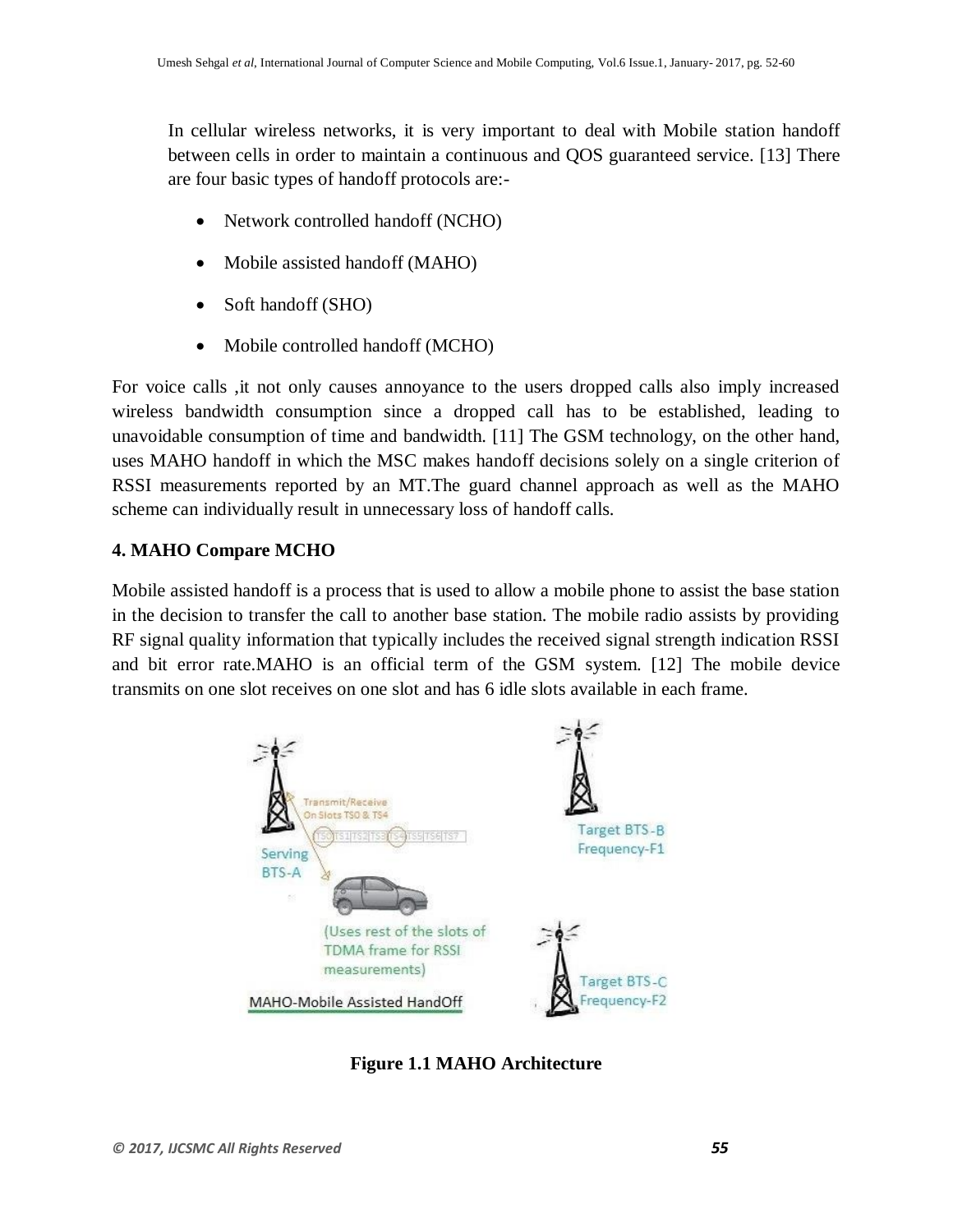In Figure 1.1 mobile assisted handoff used in TDMA based frame structure typically used in GSM system.TS4 time slots for conversations with BTS-A. In order to perform handoff mobile continuously performing RSSI measurements.RSSI stands for received signal strength indication. [6] From the neighbor cell measurements, mobile decides on which cell or BTS to handoff.

When a mobile user travels from one area of coverage or cell to another cell within a call's duration the call should be transferred to the new cell's base station.



**Figure 1.2 MCHO Process**

A better method is to use the averaged signal levels relative to a threshold and hysteresis margin for handoff decision.[6] Furthermore, the condition should be imposed that the target base station's signal level should be greater than that of the current base station.



**Figure 1.3 Base station hysteresis margins**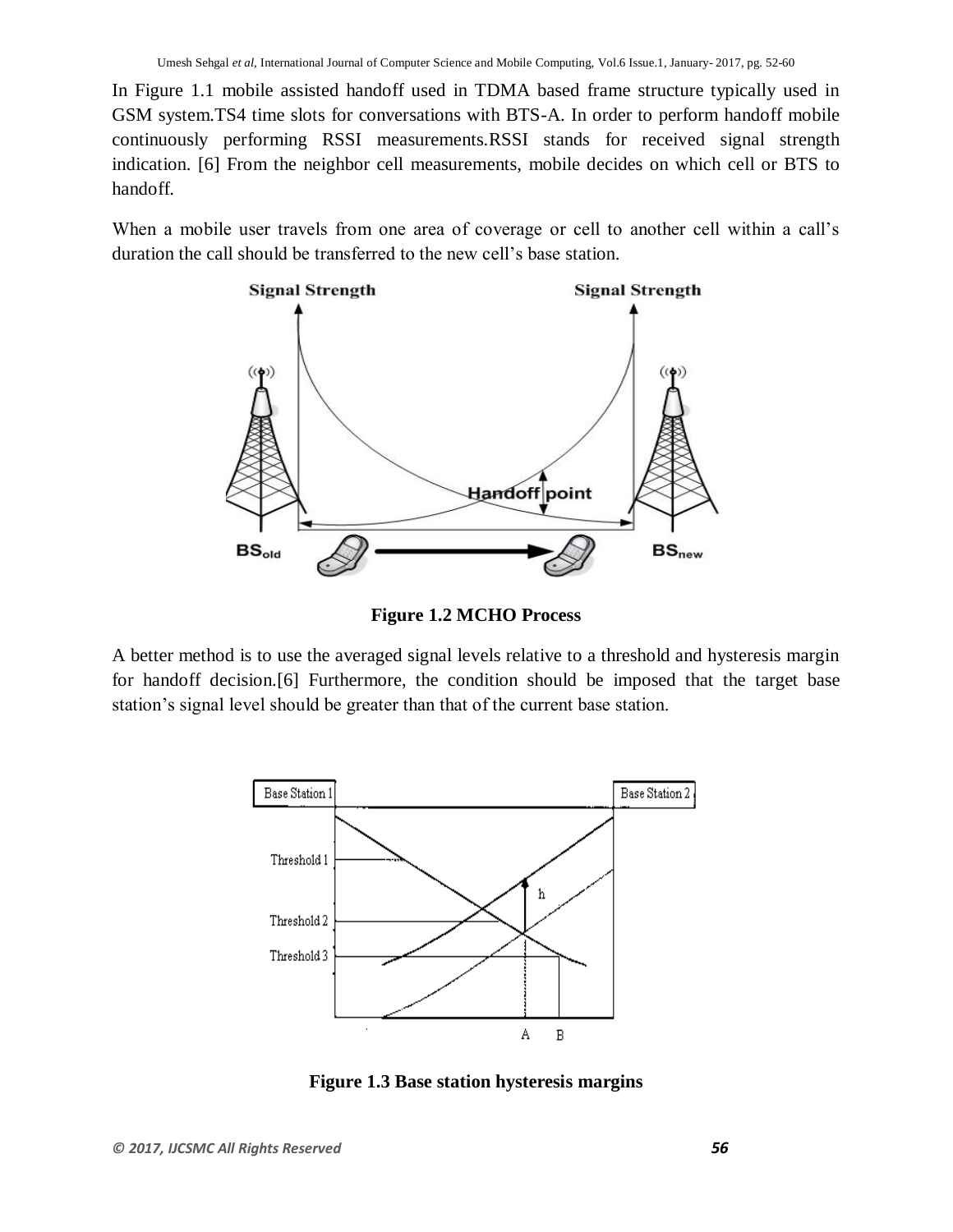The handoff should take place at point A for the choice of Threshold 1 or Threshold 2. The handoff should take place at point B for Threshold 3. In has now been shown in practice that using the hysteresis margin greatly reduces the number of unneeded handoffs.[4] However, there is a delay factor involved here. It will be shown later that one may set up optimum trade off values for the parameters threshold and hysteresis to obtain a tolerable delay.

Because of the increasing demand for wireless services, the available channels within the cells become insufficient to support the growing number of users. [5] To increase the system capacity, techniques such as *cell splitting* and *sectoring* may be implemented. Using *microcells* also improves cellular system capacity, and it is an attractive alternative to the two former mentioned techniques. [2] While the group of cells may maintain a particular area of coverage, the cochannel interference is reduced. Decreasing the co-channel interference increases the system capacity without *trunking* inefficiency degradation inherent to sectoring. However, innate to microcells is the increase in frequency of handoffs. So we seek efficient decision algorithms to achieve less unnecessary handoffs, yet more reliable handoffs with low blocking probability and low probability of lost calls. Mobiles moving around in microcells will face line of sight (LOS) handoffs and non line of sight (NLOS) handoffs. In the case of NLOS, completely reliable handoffs are difficult to achieve.[9,7,11] A problem with microcells is the so called *corner effect*. When a mobile station moves around a corner such as at a street intersection, there can be a sudden drop in the received signal level. It loses its LOS component with the serving base station.[7] Now if the mobile user does not link up with this new base station B fast enough, the call gets dropped. Furthermore, the mobile can cause interference to the new base station. The base station is unable to regulate the power of the mobile and users within this cell are blocked.

A problem with faster handoff is that we lose the benefits associated with signal averaging and hysteresis. As was mentioned before, this was helpful in mitigating unnecessary handoffs and ping ponging. The handoff must be fast.[13] Now recall that in order to initiate a handoff the movement of the mobile station from one cell to another must be detected. A reliable method to make this detection and to accommodate the movement is to measure the received signal strength to the base stations and from the user.

$$
P_{u} := \left[ \int_{-\infty}^{\infty} f(x) \cdot \left( \frac{1}{2} \cdot \text{erf}\left(x - \frac{h - \Delta_{L}}{\sigma}\right) \right) dx \right] \cdot \left[ \int_{-\infty}^{\infty} f(x) \cdot \left( \frac{1}{2} \cdot \text{erf}\left(x - \frac{h + \Delta_{L}}{\sigma}\right) \right) dx \right]
$$
  

$$
\frac{1}{\sqrt{n}} \cdot e^{-\frac{x^{2}}{2}}
$$

 $\sqrt{2 \cdot \pi}$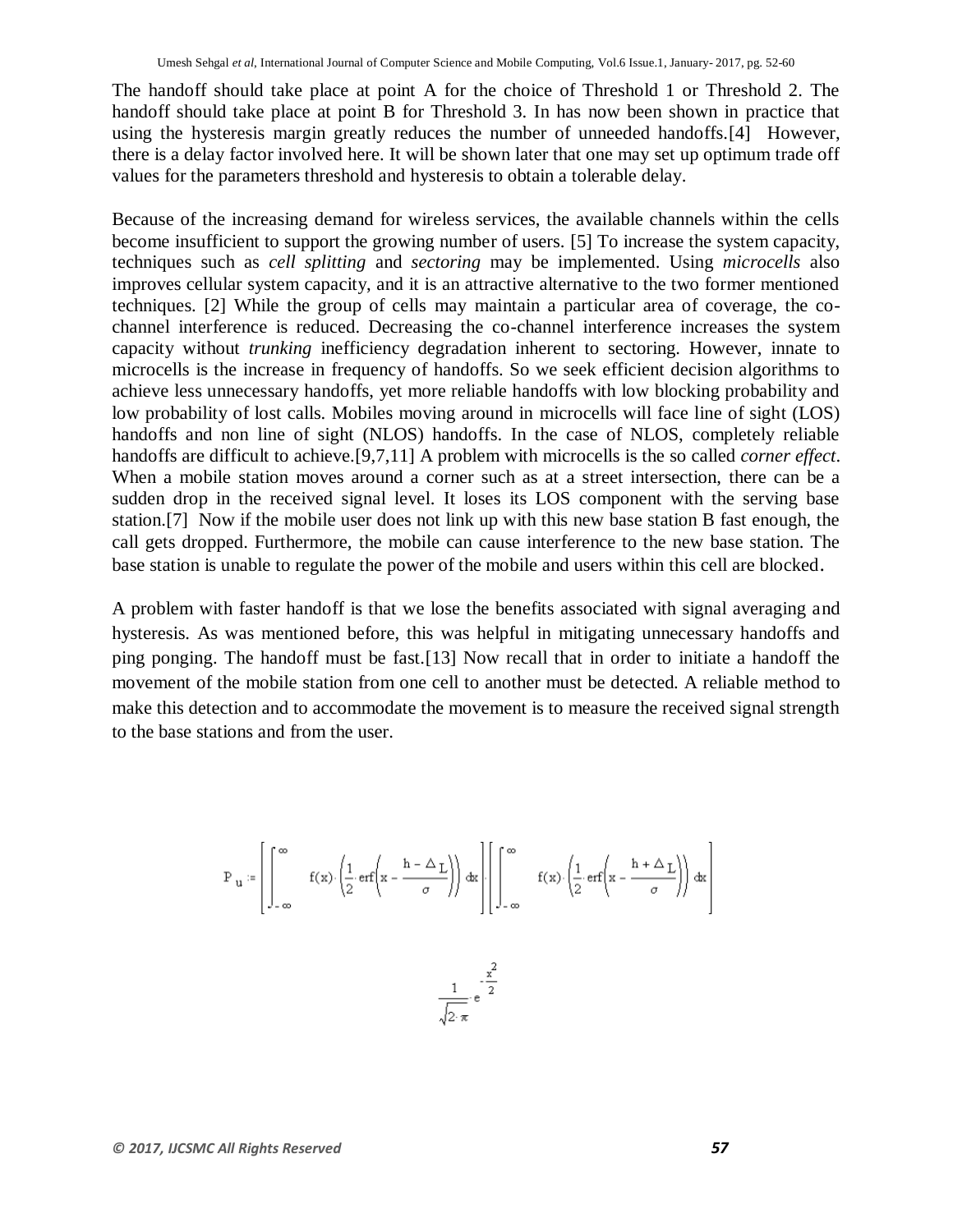$$
\delta_{hM} := \frac{T}{2} + K_{rv} \frac{10^{-\frac{h - \sigma}{K_2} - 1}}{\frac{h - \sigma}{K_2} + 1}
$$
  

$$
V_{\text{estimate}} := \frac{n + 1}{k} + \frac{a^{n + 1} \cdot e^{-k \cdot a} - b^{n + 1} \cdot e^{-k \cdot b}}{\sum_{i=0}^{n} \frac{n!}{(n - i)! \cdot k!} \left(a^{n - i} \cdot e^{-k \cdot a} - b^{n - i} \cdot e^{-k \cdot b}\right)}
$$
  

$$
k := \prod_{i=1}^{n} c_i t_i
$$

Strategy 1) All the users that are new are placed in a microcell. The idea is to simply move the user to a larger cell if the dwell time spent in that microcell is short in relation to a threshold parameter T.

Strategy 2) Like strategy 1, all new users are put into the service of a microcell. However here, users are updated regularly between cell levels base on continuous dwelling duration measurements.

Strategy 3) Make a record of all past cell dwell times spanning a call. Use ML estimators to approximate the speed. Make an appropriate level handoff decision based on those estimates.

Strategy 4) This is similar to strategy 3 except that MMSE is used to estimate mobile station speed.

In MCHO, the MS is completely in control of the handoff process. This type of hand off has a short reaction time and is suitable for microcellular systems. A MS keeps on measuring signal strength from all the surround base stations.[9] If the MS find that there is a new BS who has a stronger signal than that of an old BS, it may consider to handoff from the old BS to the new BS given a certain signal threshold is reached. Handoff can be seen as a Blind procedure, if it is only based on the comparison of measurements without the information of location. [11,7] Efficient handoff algorithms can enhance system capacity and service quality cost-effectively.

Three basic mechanisms used to evaluate the performance of handoff algorithms include [8]:

- Analytical approach,
- Simulation approach, and
- Emulation approaches.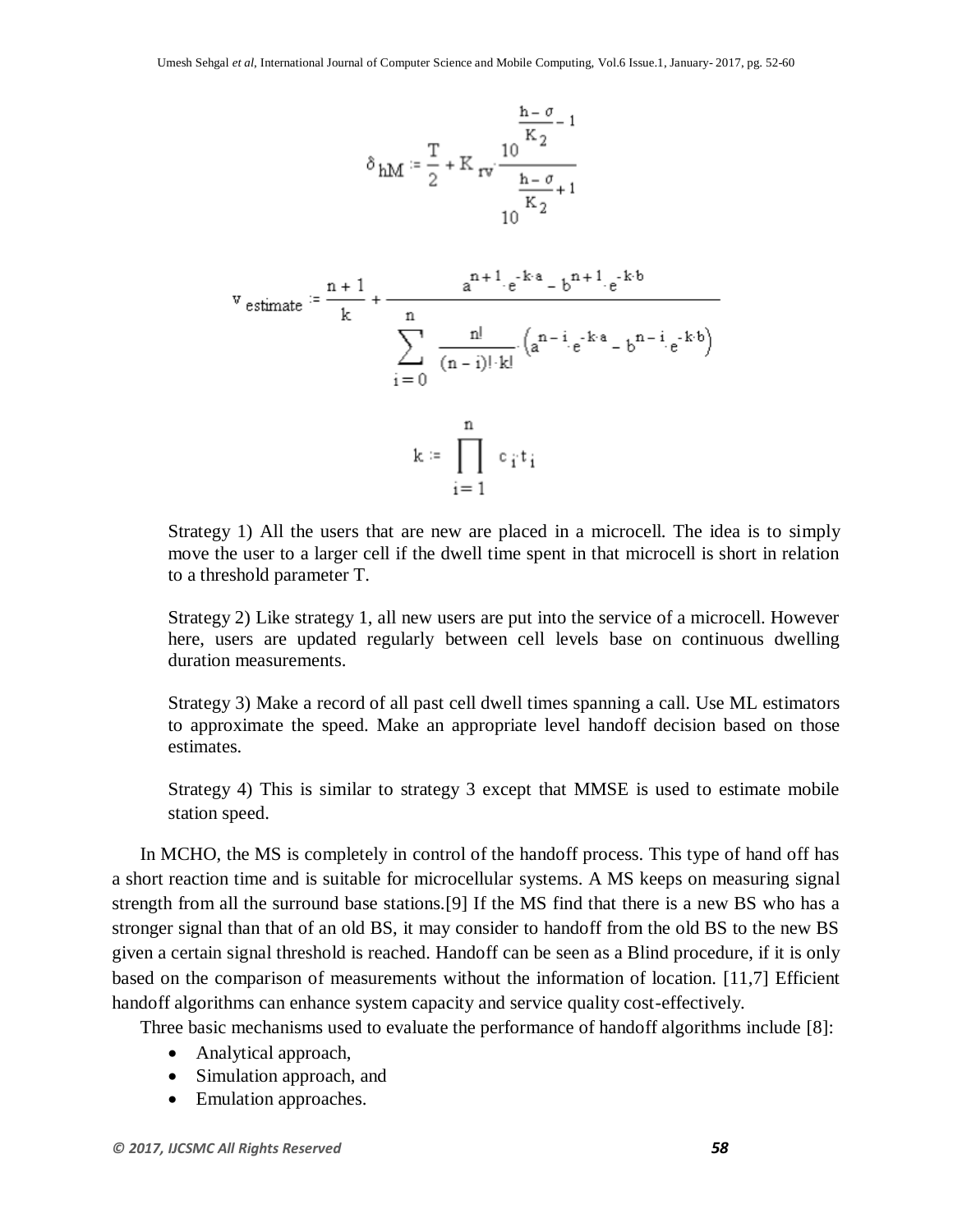This Analytical approach can quickly give a preliminary idea about the performance of some handoff algorithms for simplified handoff scenarios.[10] This approach is valid only under specified constraints. For real-world situations, this approach is complex and mathematically intractable.

This simulation approach is the most commonly used handoff evaluation mechanism. Several simulation models suitable for evaluation of different types of handoff algorithms under different deployment scenarios have been proposed and used. Simulation models usually consist of one or more of the following components: the cell model, propagation model, traffic model, and mobility model. [12,8] The emulation approach uses a software simulator consisting of a handoff algorithm to process measured variables. The main disadvantages are that this approach requires periodic measurement efforts and is not suitable for comparison of different handoff algorithms on the same platform.

## **5. Conclusion**

As we are moving towards the fifth generation mobile systems, the need for improving coverage, systems. An classification of different types of handoffs are also explained and a comprehensive survey on vertical handoff decision making parameter's and decision making algorithms that helps in selection of most suitable vertical handoff decision making algorithm for selecting best network. It is the first time that DNCBP is used as a means of making handoff algorithm decision. In addition; future work includes reasonable weight selection on vertical handoff decision function.

# **References**

- [1] <http://www.mobileshop.org/howitworks/handoffs.htm>
- [2] <http://www.freepatentsonline.com/6539227.html>
- [3] <http://www.ylesstech.com/terminology.php?letter=all&id=1>
- [4] <http://www.articlejoe.com/Article/Cellular-Wireless-Network-Handoff-Protocols/29549>
- [5] [http://searchmobilecomputing.techtarget.com/sDefinition/0,,sid40\\_gci335123,00.html](http://searchmobilecomputing.techtarget.com/sDefinition/0,,sid40_gci335123,00.html)
- [6] M.H. Ahmed, "Call admission control in wireless networks: a comprehensive survey", IEEE Communication Surveys and Tutorials, vol. 7, no. 1, pp. 50-69, 2005.
- [7] Nasif Ekiz, Tara Salih, Sibel Kucukoner and Keman Fidanboylu, "Overview of handoff techniques in cellular networks", International Journal of Information Technology, vol. 2, no. 3, pp. 132-136, 2005.
- [8] Bellcore Technical Reference, "Generic criteria for version 0.1 wireless access communications systems (WACS) and supplement", Technical report, Bellcore, TR-INS-001313, Issue 1, 1993.
- [9] ETSI. Digital european cordless telephone common interface, version 05.03. May, 1991.
- [10] L. Patanapongpibul and G. Mapp, "A client-based handoff mechanism for mobile ipv6 wireless networks", In Proc. IEEE Int. Symposium on Computers and Communications, vol 1, pp. 563–568, 2003.